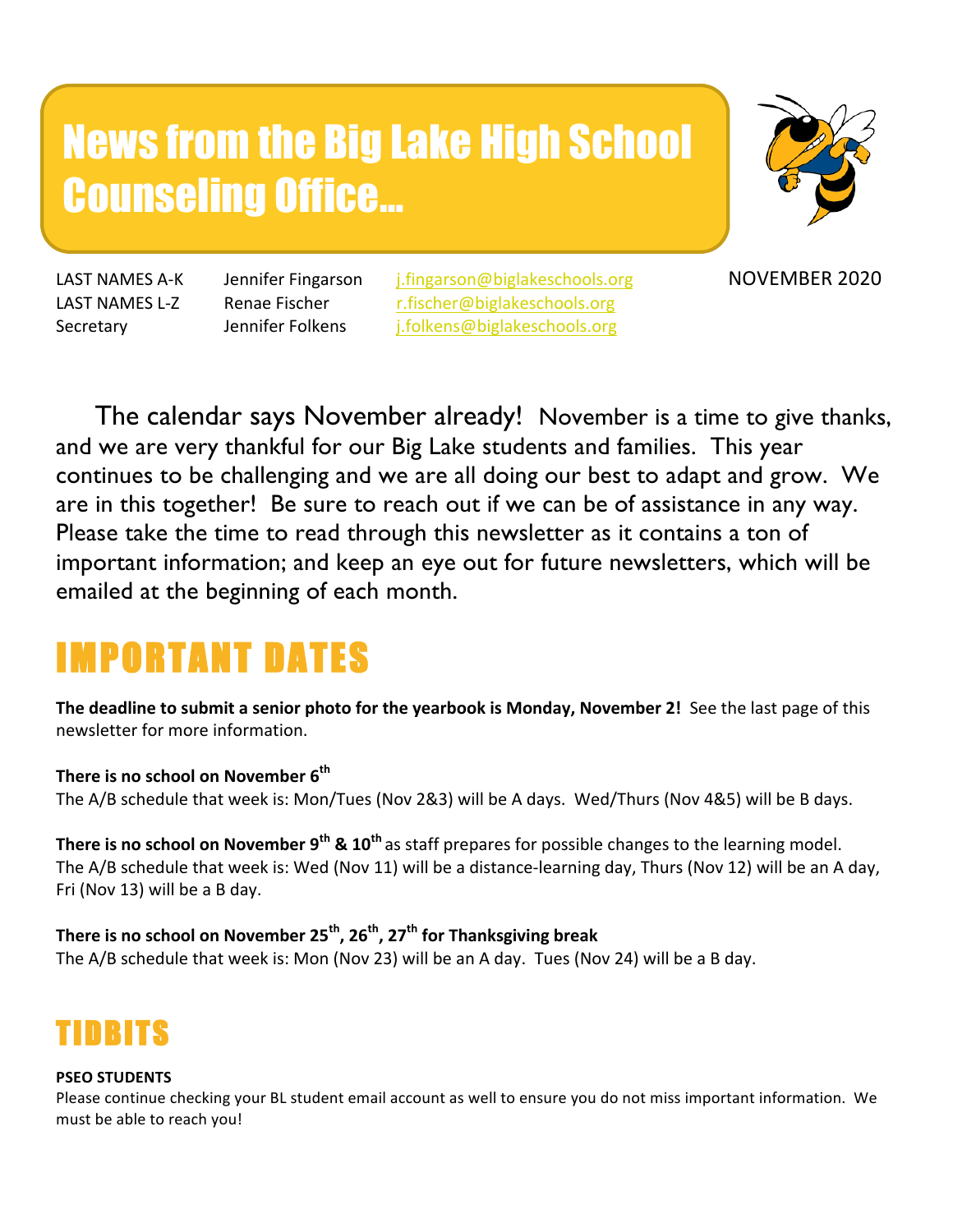# COLLEGE INFO

### **COLLEGE REPRESENTATIVES**

At this time, college representatives will not be visiting high schools in person. However, many schools are offering virtual appointments, and many are also offering scheduled college tours! Just go to any college website of your choice and check out their admissions section for more information.

### **Upcoming Virtual Visits**

 $\sim$  Hamline University, with admissions representative Meg Stehula Monday, November 2 @ 11:30AM Link: https://meet.google.com/mko-djbb-geg

~ St. Cloud Technical & Community College, with admissions representative Matt Pichelmann Tuesday, November 3 @ 1PM Link: https://minnstate.zoom.us/j/97749372939

### **The MN National College Fair**

As a result of the Coronavirus (COVID-19) pandemic, NACAC has made the decision to cancel all Fall 2020 in-person fairs and pivot to a virtual platform. Find out details about all 2020 Fall Virtual College Fairs and how to attend online at: www.nacacfairs.org/virtual

### **Big Brothers Big Sisters Path to Success 2020**

Where are you headed after high school? Do you know what your post graduation plans are? Join us for a virtual opportunity to learn how to prepare for your future. Our panel of experts will help you navigate your next adventure by sharing information about post-secondary education, military options, BBBS scholarships, the ACT, financial aid, and more! This event is open to all students ages 14-21, their parent/guardian, and/or mentor. Students not involved with Big Brothers Big Sisters are also welcome to attend. The event will be conducted via Zoom on Tuesday, November 17 at 7PM. Contact Ann@bigdefenders.org for questions and to RSVP/register for this event.

## TESTING

### **BLHS ASSESSMENT DAY**

An assessment day for all current juniors will be in March 2021. The ACT and ASVAB exams will be available on this day. We are hoping to be able to offer the Accuplacer exam as well. More information will be shared in this newsletter and by email as the date gets closer.

### **National ACT/SAT Exams**

The best preparation is a solid high school curriculum. ACT includes four curriculum-based tests - English, Math, Reading, and Science Reasoning. Become familiar with the test content and format by picking up a practice test in the counseling office. Learn appropriate test-taking strategies. See your counselor or media specialist for test preparation materials. Take free practice tests!

Go to www.ACT.org for ACT for information, test dates, registration deadlines, and to register!

Go to www.collegeboard.com for SAT information, test dates, registration deadlines, and to register!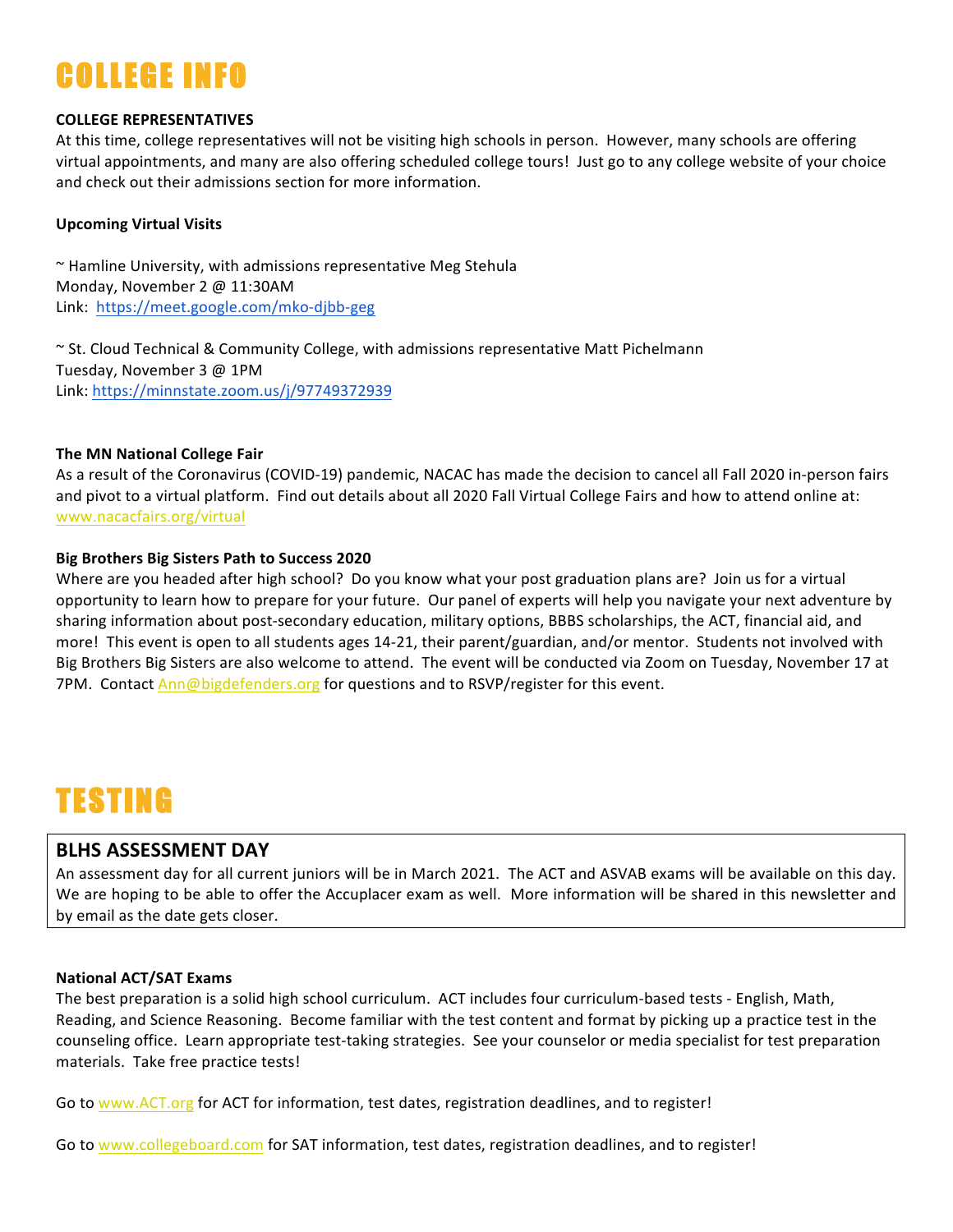### **HOW DO I ACCESS MY ACT SCORE?**

ACT recently launched a new online platform called MyACT that allows students to access their scores, register for future tests, and more. MyACT.org is a tool that allows students to register, schedule, and pay for future ACT tests, explore ACT test prep products, and access and send their scores to colleges and institutions of their choice. MyACT.org also contains free college and career planning tools to help students navigate their next steps and provides insight to their interests and how they align to their future goals. Once the scoring process is completed, students will receive their scores in the mail, if they provided their correct mailing address during testing. Their scores will also be available in MyACT. Their mailed score report will contain a supplement providing them with information on how to create a MyACT account that will successfully link to their state testing scores, using their uniquely assigned ACT ID number included on their mailed report.

### **ASVAB**

The Armed Service Vocational Aptitude Battery is typically given to juniors who wish to take it, but is also open to sophomores and seniors. This test will be offered here at BLHS in March of 2021.

### **SELECTIVE SERVICE**

The Government website to register with the Selective Service System is: http://www.sss.gov Men 18 years+ may register online or at the Post Office.

# CLASS OF 2021

### **CLASS OF 2021 INFORMATION REMINDERS:**

Please bring in a graduation picture for our hallway bulletin board. GIVE PICTURES TO MS. FOLKENS in the counseling office. (The photos need to be hard copy, not digital, wallet size.) PLEASE put your name on the back of the picture.

### **FRESHMEN COLLEGE APPLICATIONS**

Most colleges accept applications online. Many also have downloadable versions for you to fill out and mail in. Be sure you let the guidance office know when you have sent your application so a transcript can be sent to the appropriate campus. The sooner you send the application in, the better your chances are for admission. The counselors are happy to help you with your application process.

### **9 STEPS TO GUIDE AND ADVISE YOUR COLLEGE BOUND STUDENT**

- 1. Continue to monitor academic progress.
- 2. Continue to encourage your son or daughter to be involved in a wide variety of activities and to develop leadership skills.
- 3. Talk about college options.
- 4. Have your son/daughter register for the ACT (American College Test) and/or the SAT I (Scholastic Assessment Test) early in the spring.
- 5. Make college visits Many campuses have special tour days for high school students. Find them online.
- 6. Carefully select courses for the senior year.
- 7. Start investigating scholarships.
- 8. Keep track of activities and awards your child has received for future scholarship applications.
- 9. Help your son or daughter choose meaningful activities for the summer months.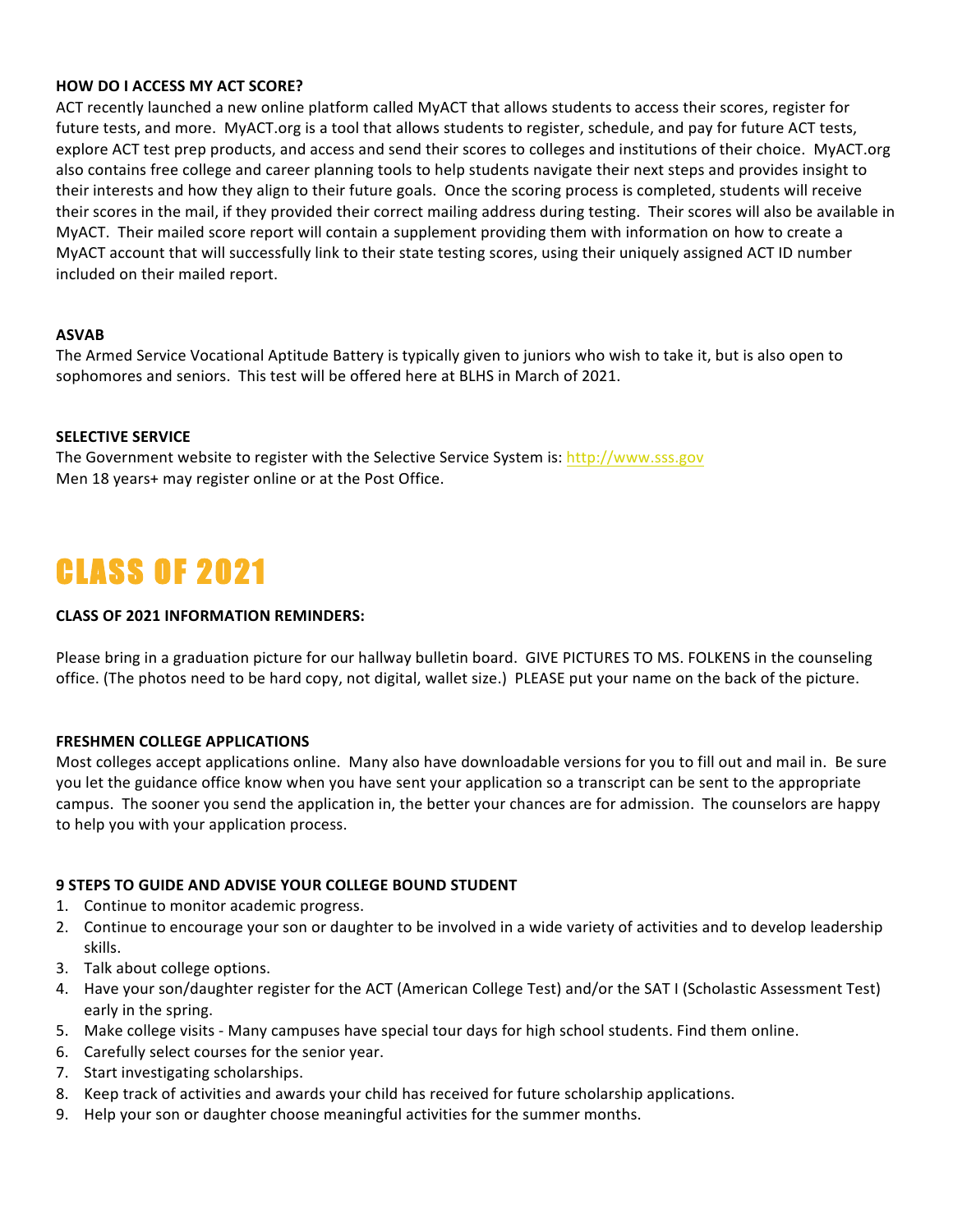### **LETTERS OF RECOMMENDATION**

You may need a letter of recommendation for certain college applications and scholarships. There is a form in the counseling office you can fill out which will highlight your specific accomplishments. When you need a recommendation from a staff person, you can give them a copy. The form gives the writers more information about you so that they can better personalize the letter. When asking for a recommendation, please be considerate and give the writer plenty of time to work it. Do not ask them the day before you need it.

# **SCHOLARSHIPS**

Local Scholarship packets are not available until the end of January/beginning of February.

All colleges have scholarships for students who have done well in high school. These are generally called President's Scholarship, Dean's Scholarship, or something similar. Contact the specific school or see Ms. Fingarson as soon as possible if you rank in the upper ten percent of your class. See Ms. Fingarson if you have any questions regarding scholarships or financial aid.

**Student of Integrity Scholarship** - Better Business Bureau is once again, offering Student of Integrity Scholarships for Minnesota and North Dakota high school students beginning their senior year. These scholarships are designed to recognize and promote ethics and integrity among young people, and will be awarded to students who demonstrate high character in their personal choices and actions. Scholarships range from \$1,000 - \$2,500. Students are asked to write an essay that gives a personal example of how they were challenged or struggled through a difficult situation and how they overcame the situation by the application of integrity and personal ethics. This must be accompanied by the scholarship entry form, one letter of recommendation, a copy of their high school transcript, a list of extracurricular activities and any post-secondary education plans. All entries must be received by January 1, 2021 by 10:59 pm **CST.** The entry packet and further details are available at https://www.bbb.org/minnesota/torch-awards-forethics/student-of-integrity-scholarship/

**Horatio Alger Scholarship Programs**- specifically assists high school students who have faced and overcome great obstacles in their young lives. While many programs are directed primarily to recognizing academic achievement or leadership potential, the Horatio Alger Association seeks students who have exhibited determination, integrity, and perseverance in overcoming adversity, as well as have critical financial need. Students must be a U.S. Citizen and have a GPA or 2.0 or higher. For more information go to: https://scholars.horatioalger.org/scholarships/

**ROTC** Scholarships – Information can be found online. NAVY applications due Dec 31, 2020, visit www.public.navy.mil. ARMY applications due Feb 4, 2021, visit www.goarmy.com. AIR FORCE applications due Jan 14, 2021, visit www.AFROTC.com. 

**SAE Engineering** – is offering several scholarships to students who are enrolling in an engineering program. Applications are available online at www.sae.org. Application deadline is March 15, 2021.

**Washington Crossing Foundation** – is offering scholarships of \$500 to \$5,000 for students planning careers in government service, for study at the college of the recipient's choice. Competition open to all high school seniors who are U. S. citizens and are planning careers of service to the United States in local, state, or federal government. All awards are for one year. Application is available online at www.gwcf.org. Application deadline is January 15, 2021.

**Freedom Alliance Scholarship Fund** – offers scholarships to seniors whose parents are disabled vets, were killed in action, or were classified at POW/MIA. Application information is available online at https://www.fascholarship.com/apply/. 

**Young American Creative Patriot Art Contest**- The first-place winner from each state competes for national awards totaling \$31,000. Any student in grades 9-12 who is enrolled in a public, private or parochial high school or home study program in the United States. Maximum student age of 18 at time of local entry. Student must be a U.S. citizen or U.S.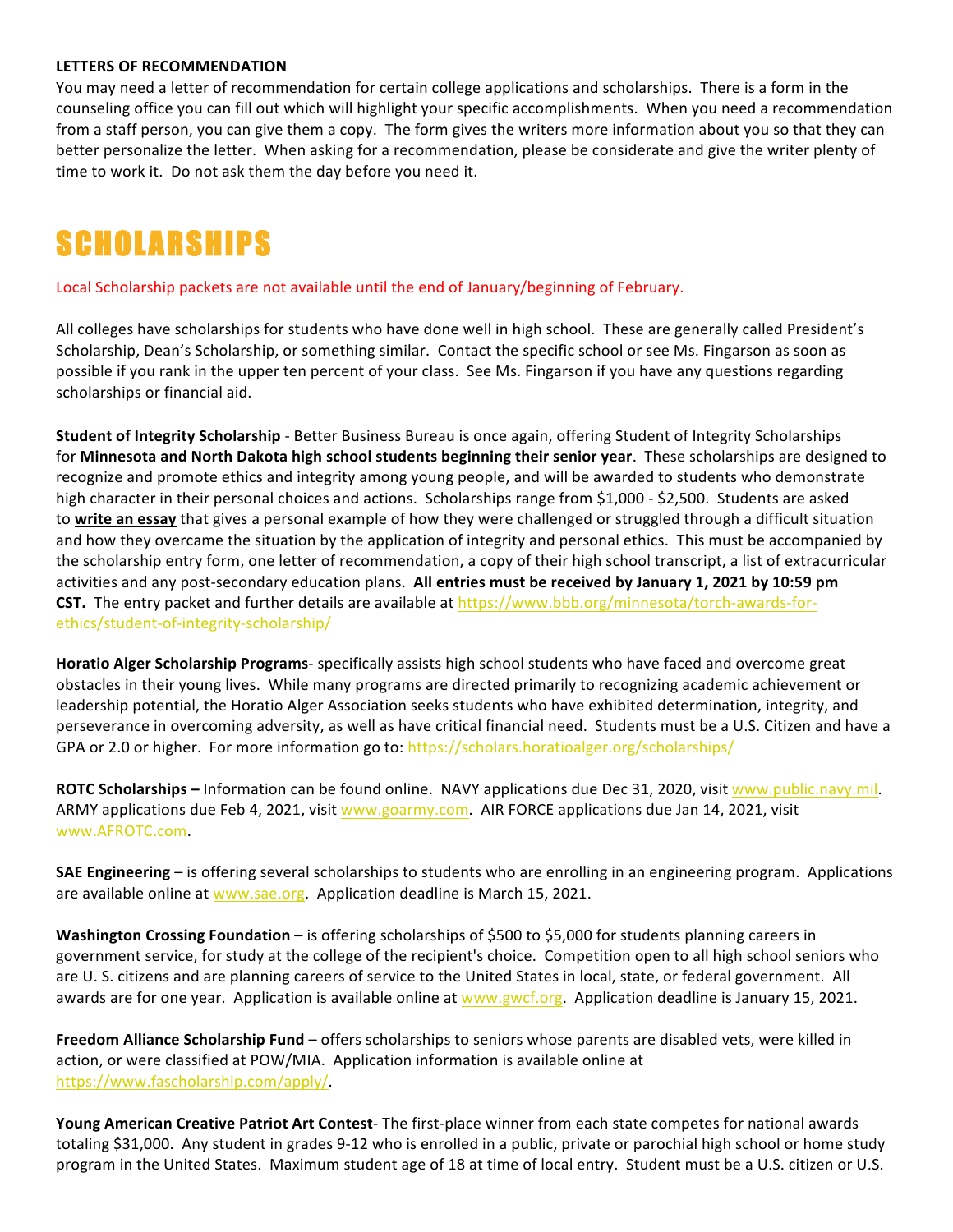national. Applicant does not have to be related to a VFW or VFW Auxiliary member to participate, but the student must attend school in the same state as the sponsoring VFW Auxiliary. Deadline is March 31, 2021. For more information visit: www.vfwauxillary.com

**SFM Foundation Scholarship**- SFM Foundation is a non-profit organization created to administer a scholarship program to benefit children of workers injured or killed in workrelated accidents. SFM Foundation is an affiliate of SFM Companies, a regional workers' compensation insurance group with headquarters in Bloomington, Minnesota, and is also an affiliate of Kids' Chance of America in Iowa and Minnesota. More information about the SFM Foundation scholarship program is available at www.sfmfoundation.com, application deadline is March 31, 2021.

**The National Honor Society (NHS) Scholarship** – Since 1946, more than \$15 million in scholarships has been awarded to outstanding NHS senior members. The scholarship program is supported by the parent organization of the NHS, the National Association of Secondary School Principals (NASSP). The NHS Scholarship application process is now open! The deadline to apply is December 1, 2020. For more details and to apply visit: www.nhs.us/students/the-nhs-scholarship/

**Minnesota School Counselors Association Scholarships** - Minnesota School Counselors Association (MSCA) is a division of the American School Counseling Association. Its purpose is to serve its members and the public through programs that advance guidance and counseling in all school and work settings: elementary, middle/junior high, secondary, and post-secondary. Ten \$500 scholarships (one finalist per each of the ten MSCA divisions) will be awarded to individuals pursuing post-secondary education at an institution of their choice.

ELIGIBILITY: Applicants must be a Minnesota public or private high school senior. Applicants must be able to articulate how a licensed school counselor impacted their life. The licensed school counselor written about MUST be a member of MSCA. Applications must be submitted on the awards portal by FEBRUARY 14<sup>th</sup>. For more information about MSCA visit: www.mnschoolcounselors.org.

**Minnesota Athletes in Sports Medicine Scholarships** - Sports and Orthopaedic Specialists, part of Allina Health is proud to continue its effort to advance sports medicine and orthopaedic care throughout Minnesota with the 13th Annual Minnesota Athletes in Sports Medicine scholarship for student athletes. Sports & Orthopaedic Specialists and in partnership with Allina Health, will be offering two \$2,500 scholarships, which will be awarded annually to one female and one male student athlete who intends to attend college to pursue a career in sports medicine. For more information go to: www.sportsandortho.com.

**Marine Corps Scholarship Foundation**- provides scholarships to the children of Marines and Navy Corpsmen attending post-high school, undergraduate, and career technical education programs. Their scholarships are for students currently pursuing, or planning to pursue, an undergraduate degree or career-focused program. Scholarship awards are need-based, and every eligible applicant receives a scholarship. The scholarship application for the 2021-22 academic year will open on January 1, 2021, and will close on March 3, 2021. For more information visit: www.mcsf.org.

### **Other Native American/Minority Scholarship Opportunities:**

The Minnesota Department of Education (MDE) Office of Indian Education - administers the Ethel Curry American Indian Leadership Scholarship (ECS), an annual award program that aids American Indian students in their pursuit of higher education opportunities. Awards generally range from \$1,000-\$4,000 per academic year, but may vary. Applications will be open March  $1-$ May 31, 2021. For more information visit: www.education.mn.gov

**The Association of American Indian Affairs** - The Association on American Indian Affairs has been providing Native American student scholarships since 1947 and provides scholarships to undergraduate and graduate Native American students who are citizens/ members of their Tribal Nation – whether or not their Nation is recognized by the federal government. For more information visit: www.indian-affairs.org.

**American Indian Nurse Scholarship Awards-** The American Indian Nurse Scholarship Award Program (AINS) was started by the NSCDA in 1928 to give students of American Indian descent the opportunity to pursue careers in nursing. The students are expected to return to work among their people to help improve health care. Some students work on reservations, and others find employment in hospitals in areas largely populated by American Indians. Intended originally to benefit females only, the program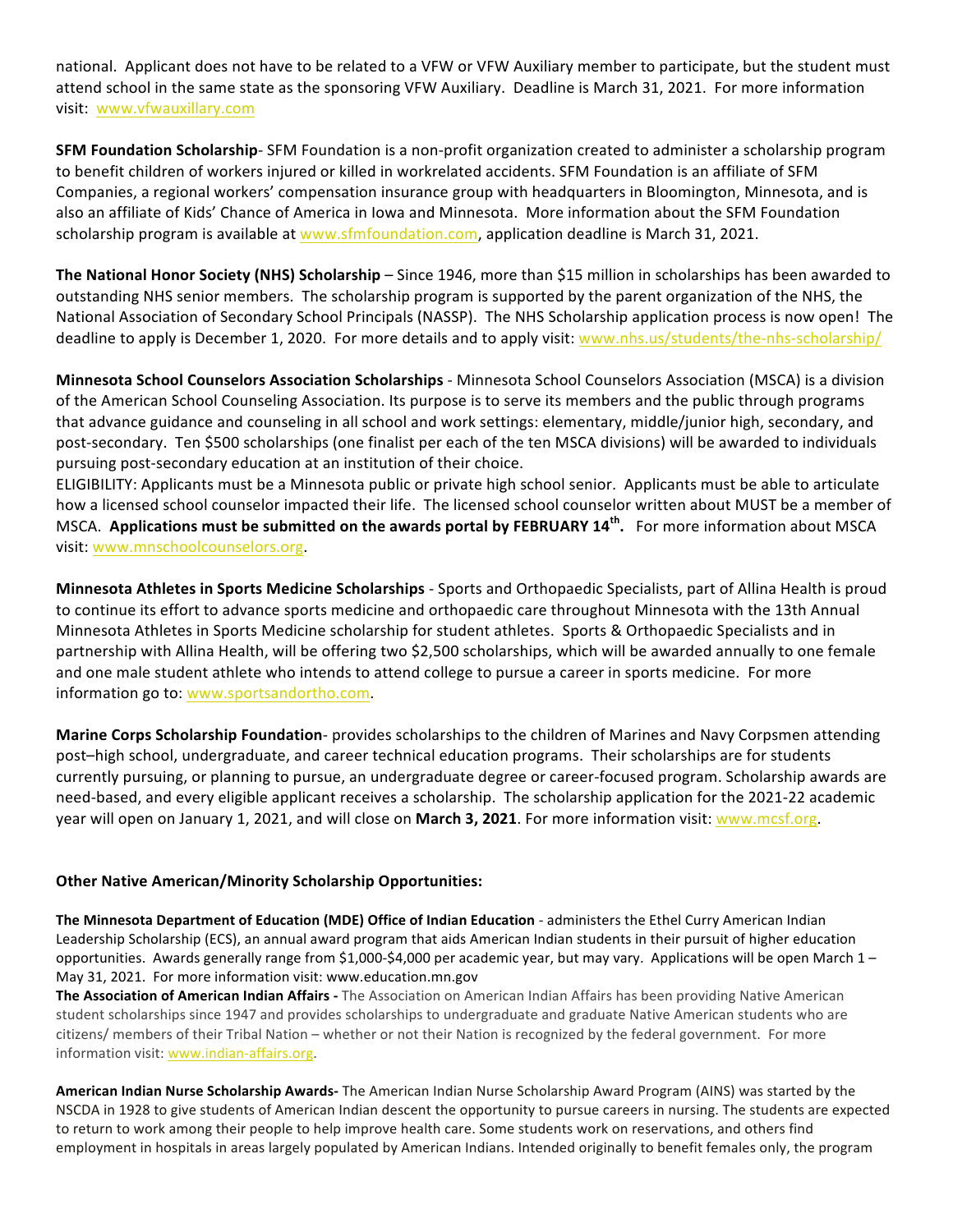has expanded to include males and the career goals now include not only nursing careers, but jobs in health care and health education, as well. The current goal is to grant a \$1,500 scholarship each semester, as long as the student remains in academic good standing. For more information visit: www.nscda.org/student-resources/scholarship-opportunities/.

Actuarial Diversity Scholarship- The Actuarial Diversity Scholarship promotes diversity within the profession through an annual scholarship program for Black/African American, Hispanic, Native North American and Pacific Islander students. The scholarship award recognizes and encourages the academic achievements of full-time undergraduate students pursuing a degree that may lead to a career in the actuarial profession. Scholarships range from \$1,000-\$4,000. For more information visit: www.actuarialfoundation.org.

AMS Minority Scholarships - The AMS Minority Scholarships will award funding to minority students who have been traditionally underrepresented in the sciences, especially Hispanic, Native American, and Black/African American students. Funding for the scholarships is provided by industry and through donations made by members to the AMS 100th Anniversary Program. The American Meteorological Society (AMS) is committed to, and benefits from the full and equitable participation of a diverse community. AMS is committed to advancing core values of diversity, inclusion, and equity across all aspects of the atmospheric, oceanic, and hydrologic sciences. For more information visit: www.ametsoc.org.

American Indian College Fund - Eligibility for these scholarships includes being an enrolled tribal member or descendant (at least one grandparent tribally enrolled), enrolling full-time in a public or non-profit college/university, and a minimum 2.0 GPA. For more information visit: www.collegefund.org.

Be sure to check out the websites for additional scholarship information. There are scholarships from many different organizations and companies available to apply for. We will add more information about scholarships as they arrive.

**College Transcript Request:** Let Ms. Folkens in the Counseling Office know where to send your transcript.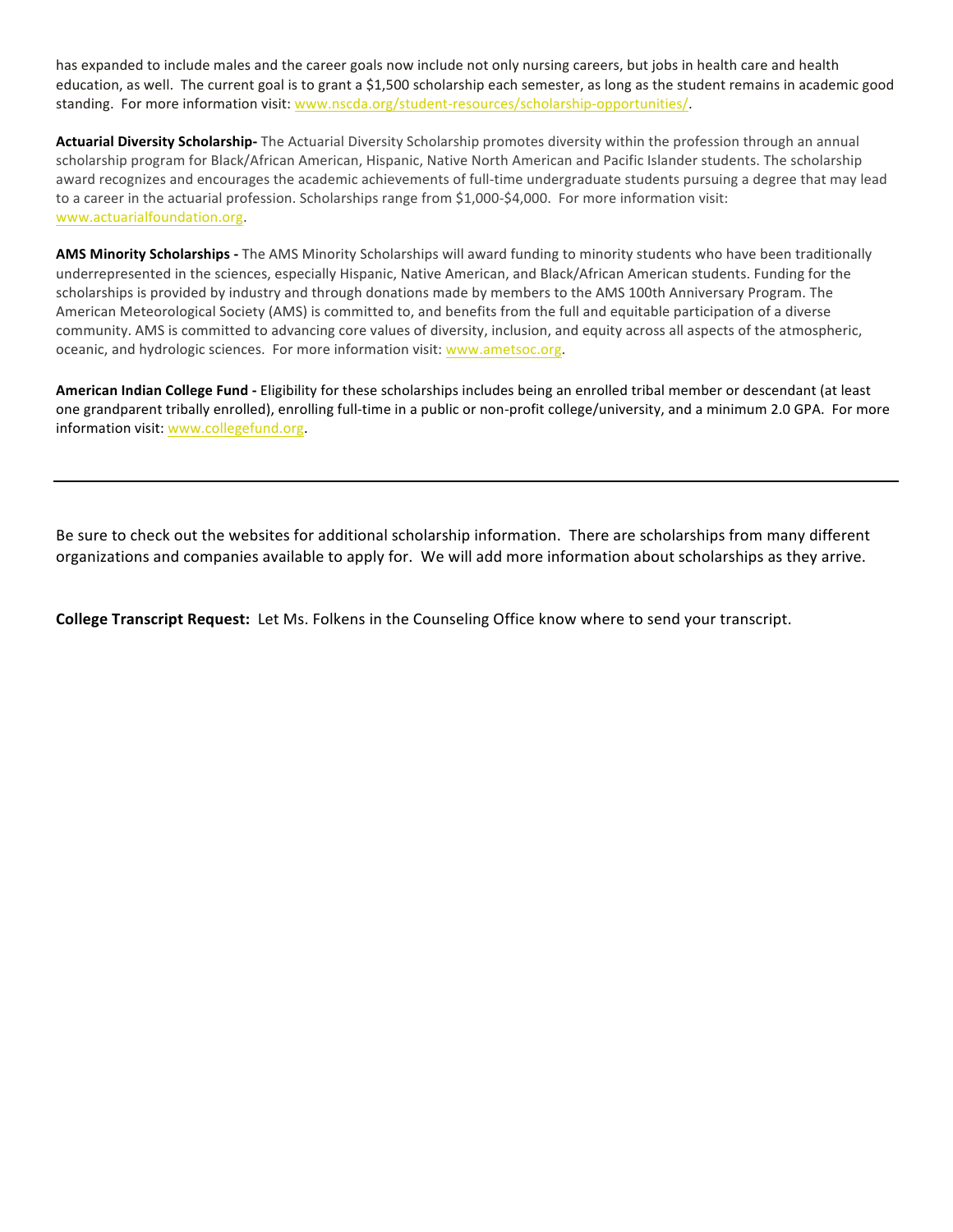### **WEB SITES TO RESEARCH:**

Selective Service www.sss.gov

NCAA Online - athletes www.ncaa.org

#### MN Careers

www.mn.gov.deed www.mncis.intocareers.org www.studentaid.ed.gov/collprep

College Essay www.myessay.com

#### Technical Careers

www.acteonline.org www.t -ten.com www.mncis.intocareers.org

### General Career Information

www.mncis.intocareers.org www.monster.com www.careerbuilder.com www.bestjobsusa.com www.iseek.org www.ziprecruiter.com/high -school -jobs www.todaysmillitary.com

ACT/SAT Online www.act.org www.collegeboard.com

### General College Information

www.mnprivatecolleges.com www.collegenet.com www.campustours.com www.allaboutcollege.com www.princetonreview.com www.uwhelp.wisconsin.edu www.petersons.com www.gocollege.com www.collegeview.com www.embark.com www.ohe.state.mn.us

### Financial Aid

www.finaid.org www.fastweb.com www.fafsa.ed.gov www.finaidfacts.org www.scholarships.com www.careersandcolleges.com www.studentscholarships.org http://www.smartscholar.com/